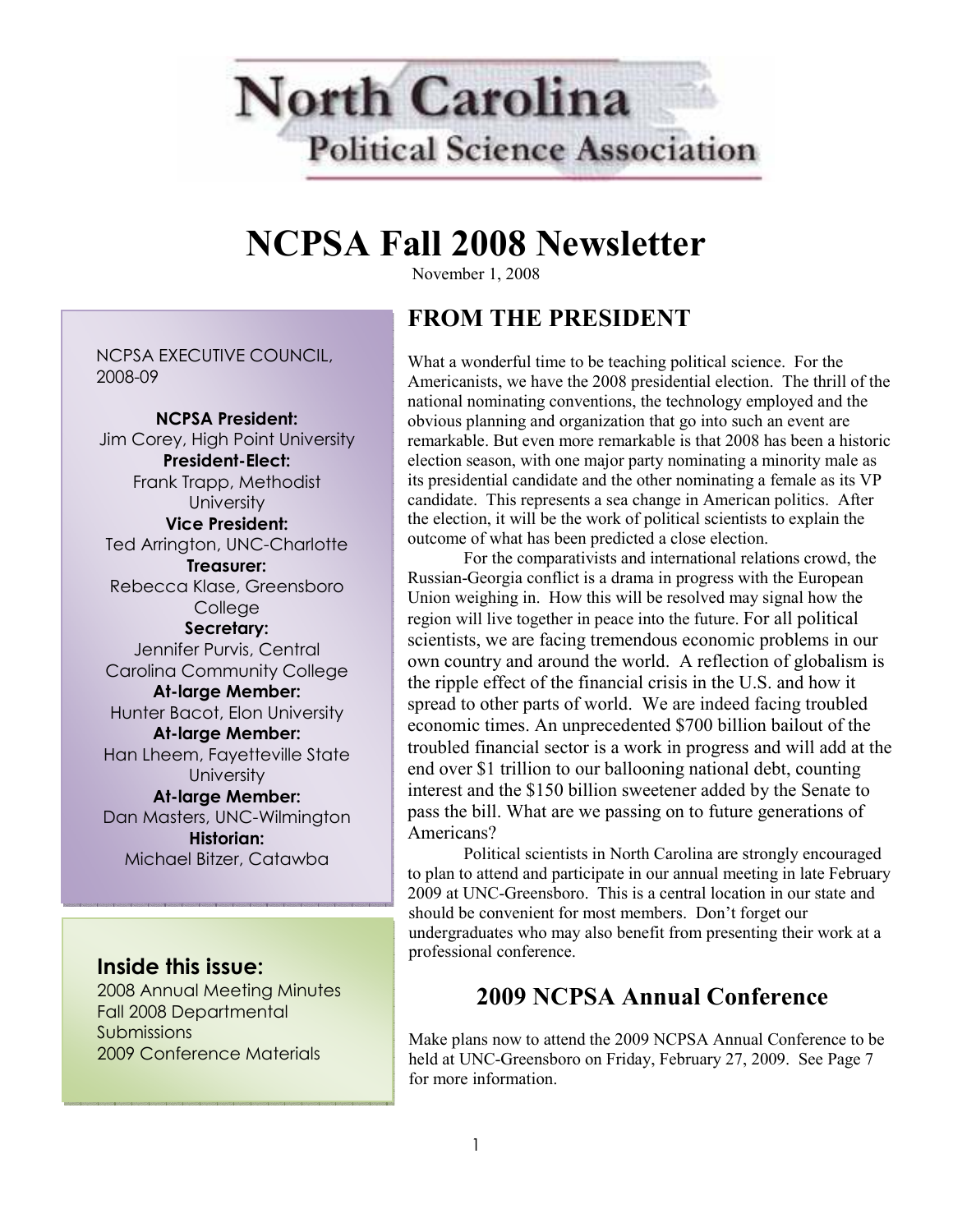## **Minutes** North Carolina Political Science Association Annual Conference

UNC Wilmington, 14 March 2008

President Claudia Bryant asked for a moment of silence for Eve Carson, Student Body President at UNC Chapel Hill, who was murdered several days before the Conference.

Treasurer's Report: We previously had \$4,332.67. We have taken in \$2,180.00 in dues and conference registration for a total of \$6,512.67. Expenses for the conference and subscriptions to *Politics and Policy* for paid-up members have not yet been paid.

President Bryant announced that the next annual conference would be held at Greensboro College on Saturday, 28 February 2009. The 2010 conference will be in the central part of the state, and we will see if we can have it at NC Central University. The 2011 conference is to be held in the western part of the state, perhaps at UNC Asheville.

The slate of officers, as prepared by Immediate Past President Frank Trapp was proposed to the membership: President: Jim Corey President-Elect: Frank Trapp\* Vice President: Ted Arrington Treasurer: Rebecca Klase Secretary: Jennifer Purvis Member at-large: Hunter Bacot Member at-large: Han Lheem Member at-large: Dan Masters Historian: Michael Bitzer NCPSA Editorial Rep to Politics and Policy: Frank Trapp \*It is understood that Frank Trapp would serve as President-Elect only until the Executive Council can find a replacement

The slate was elected by acclimation, with permission given to the Executive Council to replace Frank Trapp as President-Elect with a suitable member.

The President's gavel was passed ceremoniously from Claudia Bryant to Jim Corey.

Meeting adjourned at 5:45.

# Recent Department News

The following material, which varies in length and content, was submitted by representatives of the various political science programs affiliated with NCPSA. Thank you to all participating departments. Submissions for the Spring Newsletter should be submitted to the Secretary by mid-February.

#### Belmont Abbey College

Travis Cook, formerly of St. John's College, Santa Fe, has joined the faculty of the Department of Political Science at Belmont Abbey College.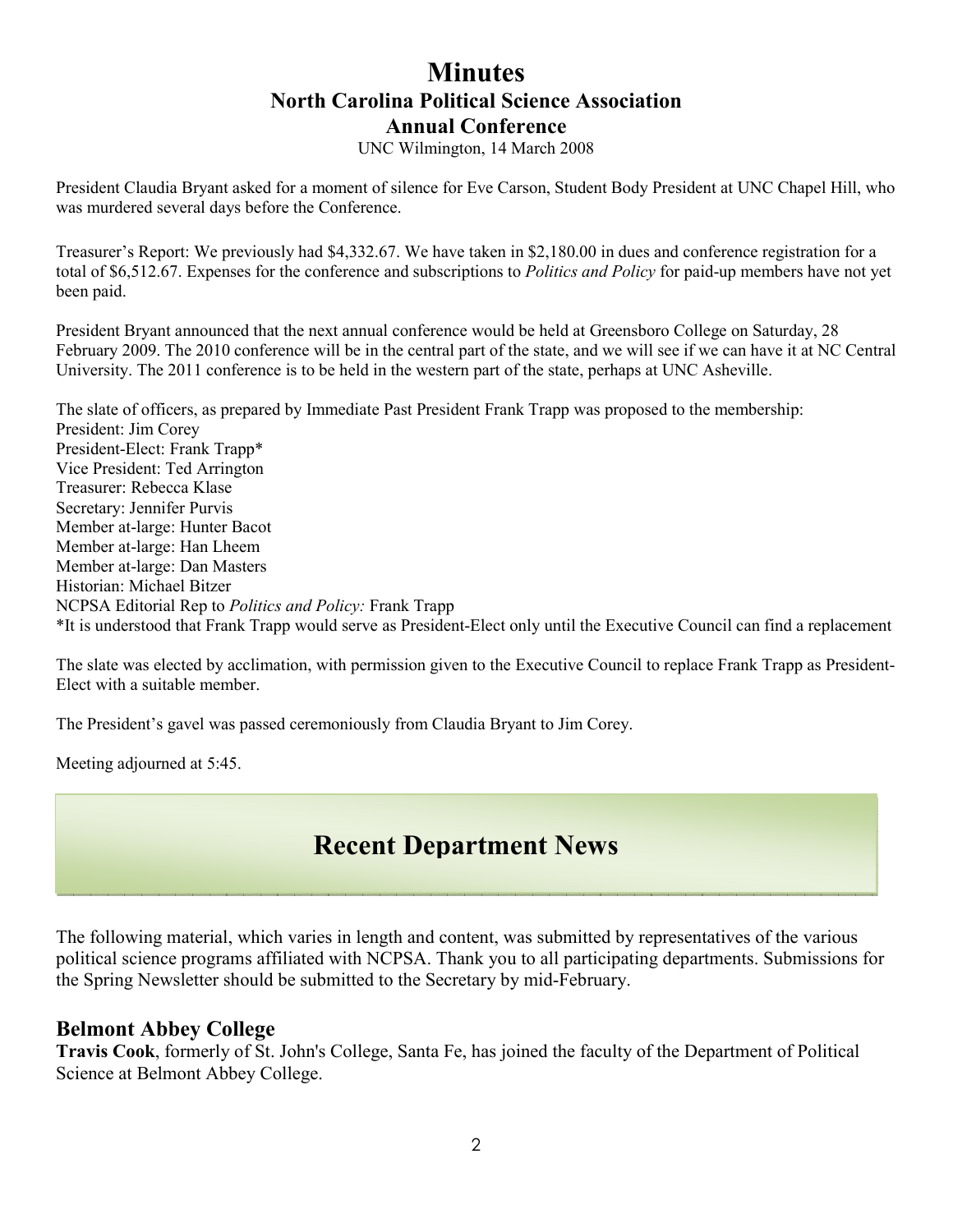### East Carolina University

New hires for ECU are Dursun Peksen (Ph.D. Missouri) in International Relations and Younhee Kim (Ph.D. Rutgers) in Public Administration.

### Gardner-Webb University

Gardner-Webb will be participating for the first time at this year's Southeastern Model Arab League program hosted by Converse College.

Two GWU graduates from this past year are working in Washington, D.C. Camille Palacio works for a domestic poverty NGO as an Associate Program Officer and Matt Mollozzi works on the staff of Congressmen Geoff Davis of Kentucky.

Michael Kuchinsky's chapter on Kurt Waldheim was included in The UN Secretary-General and Moral Authority: Ethics and Religion in International Leadership, editied by Kent Kille and published by Georgetown University Press.

## High Point University

Matthew DeSantis, ABD at the University of Florida, has joined the faculty of High Point University. Mr. DeSantis specializes in the study Religion and politics, political parties, and political behavior.

Last year the History/Political Science department was separated into two departments-History and Political Science. Dr. Mark Setzler was appointed as the first chair of the new Political Science Department. Dr. Anthony Gabrielli departed High Point University at the end of the Spring semester and is now teaching in California. Dr. James Corey, who retired from High Point University in May 2006, is now teaching as an adjunct professor of Political Science at High Point University.

## Methodist University

International student Rahila Muhibi from Afghanistan was selected to represent MU at the Student Conference on US Affairs (SCUSA) held annually in November at the US Military Academy, West Point, NY.

The MU Department of Government Studies hosted the two opposing candidates for the NC House District 44 to speak on campus on different occasions. Republican Lou Huddleston spoke on "Leadership Challenges in the 21st Century," and incumbent Democrat Margaret Dickson spoke on "Leadership Challenges in the Legislature."

Lead defense attorney on the Duke Lacrosse case, Joe Cheshire, spoke on the MU campus on Oct 3 to commemorate Constitution Day.

## UNC at Charlotte

The Political Science Department at the University of North Carolina at Charlotte created the Center for Terrorism, Intelligence, and Security Studies in October 2008. The Center takes as its central mission (1) providing citizens and policy-makers with better understandings of the social, cultural, political, and economic causes and consequences of terrorist acts, (2) encouraging security policies and intelligence gathering and sharing consistent with democratic rule and the protection of civil liberties. The Center facilitates both scholarly collaboration and community involvement to promote research, education, and dialogue on the process of radicalization of religious creeds, ethnicity, nationalism, and other belief systems into rationales for horrific terrorist acts. The Center plans to share its analysis of emerging conditions that would give rise to terrorism, and work to enable policy-makers and public citizens to be involved in developing intelligence and security measures that can alleviate the risk of terrorism without damaging democracy. Faculty members Cindy Combs and Jim Walsh coordinate the activities of the Center. For more information, contact Professor Combs at cccombs@uncc.edu or Professor Walsh at jwalsh@uncc.edu.

The end of the 2007-08 academic year was an important milestone for the University of North Carolina-Charlotte's interdisciplinary Ph.D. in Public Policy program. The Department of Political Science is the lead department of nine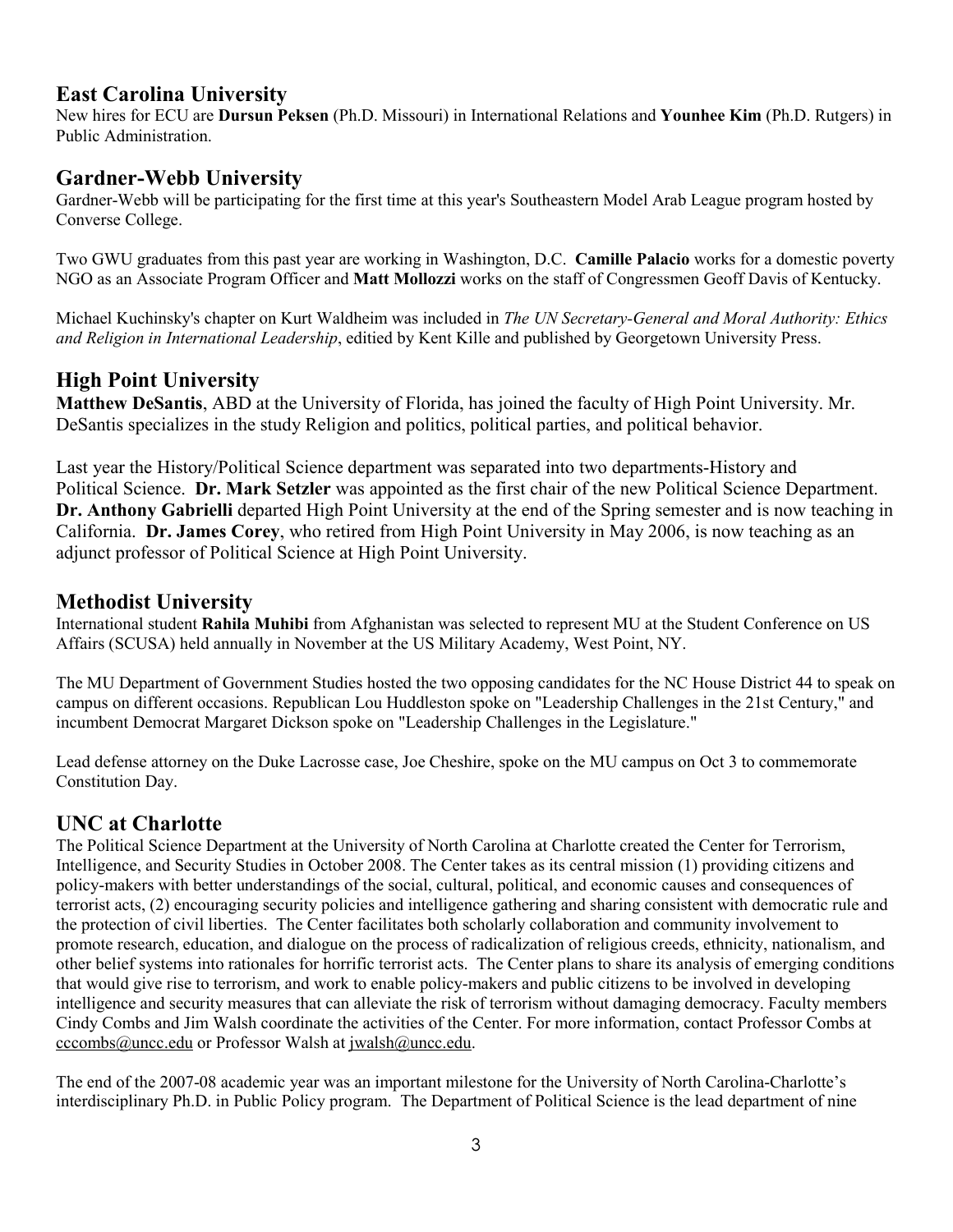departments in three colleges that participate in this unique arrangement of over 50 faculty members. Students in the program develop their specialty in one of five policy areas: health, urban, social, justice, or environment/infrastructure.

This ended the  $7<sup>th</sup>$  year of the program's operation and saw its best year ever. We matriculate 40 students annually and this year's students generated a bevy of research activity leading to seven peer-reviewed pieces, numerous technical reports, 25 conference presentations at an array of conferences nationally, and even two funded grants. This year saw the program's largest output of Ph.D.'s with five students finishing and four more having already defended dissertations to graduate this fall 2008 term. Of those that have already left the program, two have tenure-track positions, one is a faculty director of a research center, one has a one-year position, two have post-doctorates, and three have research science positions in think tanks. We are proud to announce the 2007-2008 graduates of the Ph.D. in Public Policy program and their dissertations:

Huili Hao: The Impacts of Brownfields on Property Values and Private Investment in Charlotte, North Carolina Barbara John: Zoning and Density: Examining Patterns of Development in Charlotte, North Carolina Dustin Read: The Cost of Concurrency: A Legal and Empirical Analysis of Adequate Public Facilities Ordinances in North Carolina

Stephanie Southworth: The Effects of Institutional Characteristics of Schools on North Carolina Elementary and Middle School Student Achievement

Olga Smirnova: Does Government Structure Really Matter? A Comparison of Efficiency and Effectiveness of Special Purpose Versus General Purpose Government Transit Operations

Stephen Stemkowski: Health Insurance and the Consumption of Medical Care: Measuring Changes in Access to the Health Care System in Chronic Disease Populations

Nicolas Swartz: An Assessment of the Assessment: The Need for and Development of a New Approach to Estimate the Economic Impact an Airport has on its Regional Economy

Yoshiko Takahashi: Reentry of Offenders and the Role of Jail in the Context of Community: System-Wide Analysis of Chronic Offenders

Junfeng Wang: The Public Health Impacts of Brownfield Redevelopment in Charlotte, North Carolina

The new Center for the Study of Policy and Administration Complexity at UNCC aspires to contribute as a scholarly collaboratory of excellence, discovery, and invention, pursuing the highest standards, and functioning as an active, cutting-edge leader and participant in the study of social and organizational complexity. In partnership with the American Society of Public Administration Section on Complexity and Systems Studies Network, the Center will focus on exploring the links between modern scientific theory and the fields of public administration and social theory. This includes the interchange of ideas on topics such as chaos theory, complexity theory, nonlinear dynamics, autopoiesis, second-order cybernetics, thermodynamics, fuzzy logic, self-organization, and dissipative systems and how they influence social and organizational order. Specifically, the Center seeks to examine the many dimensions of complexity theory and its possible applications in the following ways:

L To explore how complexity theory can inform the current state of understanding, teaching and praxis

L To contribute to the public service profession through the examination of new theories and approaches to public policy

L To form relationships with those who seek to build a broader understanding of public policy and administration based on a complexity theory foundation.

L To provide networking and professional development opportunities to those interested in developing ideas and creating innovative solutions to public policy and administration based on complexity theory.

L To provide a forum for students and educators to develop synergistic collaborative activities to test new theories on the complexity associated with cross-collaborative, multi-disciplinary initiatives.

#### University of North Carolina at Greensboro

UNCG's new chancellor, Linda P. Brady, joined the campus and the political science department as of August 1, 2008. Brady graduated from Rutgers University with a BA and MA in political science, and received a doctorate in political science from Ohio State University in 1974. She taught at Vanderbilt University and later Goucher College in Maryland. From 1978 to 1985, Brady held several positions in the U.S. Department of State and the U.S. Department of Defense. She served as a political analyst in the State Department's Office of Disarmament and Arms Control and as special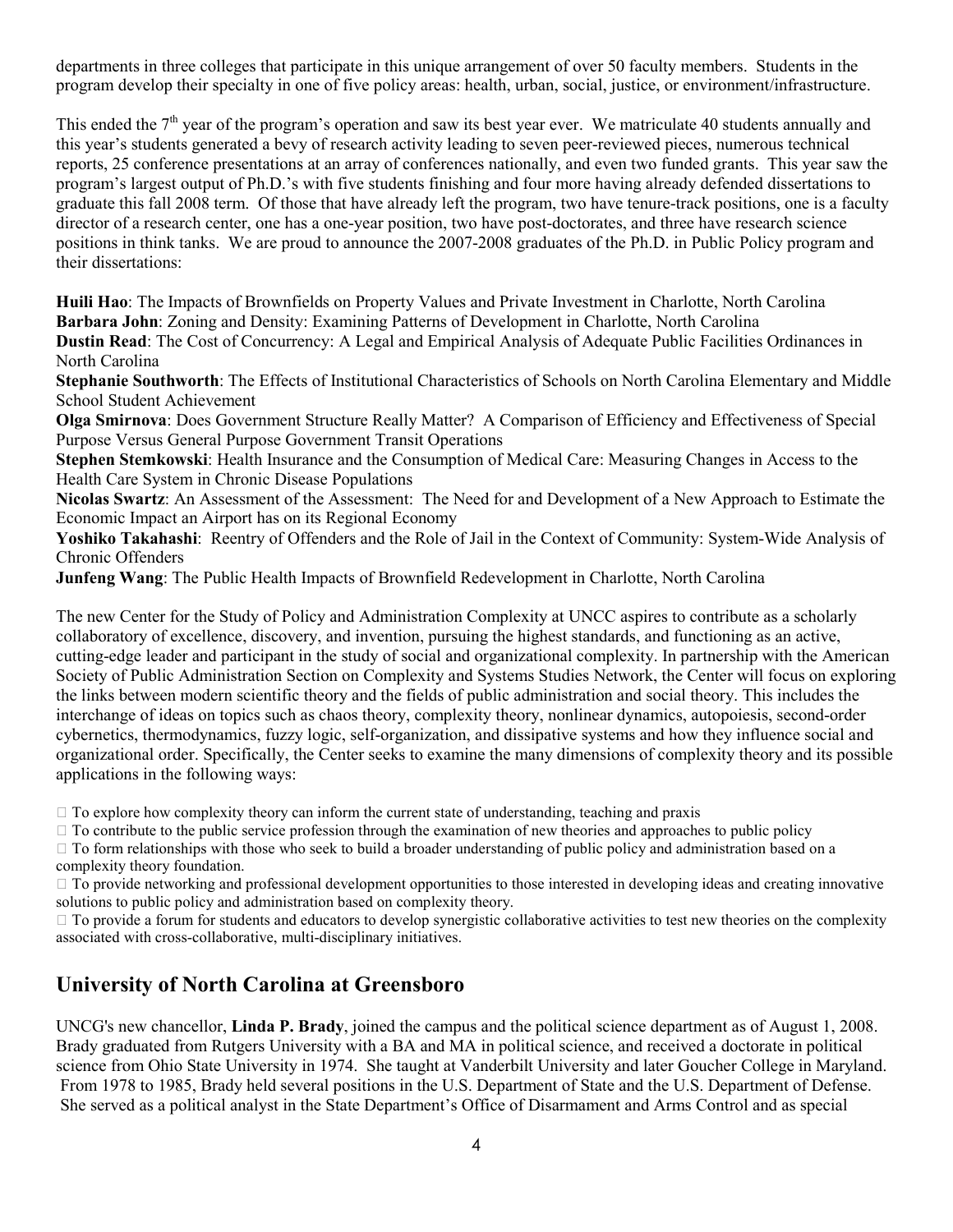assistant for mutual and balanced force reductions in the Office of the Secretary of Defense. She later served as a senior fellow in international security and arms control at the Carter Center of Emory University (1986-87) and as a distinguished professor of national security at the U.S. Military Academy (1991-92). She has produced numerous publications on national security matters. From 1993 to 2001, Brady led the Sam Nunn School of International Affairs at the Georgia Institute of Technology. She joined NC State University in 2001 as Dean of the College of Humanities and Social Sciences. Most recently she served for two years as senior vice president and provost of the University of Oregon.

Professor Jerry Pubantz was appointed as the Director of the Lloyd International Honors College at UNCG beginning August 1. The Honors College enrolls 550 students and offers both general education honors and disciplinary honors programs. A hallmark of the Honors College is that its students are required to have an international experience usual competed through a semester of study abroad. Jerry has served since 2006 as the President of the campus chapter of Phi Beta Kappa, which received national recognition in 2007 as the best Phi Beta Kappa Chapter at a public university for its exemplary set of activities. Jerry and a colleague, John Moore, recently published the second edition of their two-volume work, Encyclopedia of the United Nations.

Lecturer M. Jeffrey Colbert has been elected as president of the UNCG Alumni Association. He has a BA and MPA from UNCG, and has taught in the department for almost 20 years. He was also honored last spring as the recipient of UNCG's Gladys Strawn award, given in recognition of his many years of service to the campus, students, and community.

### UNC Wilmington

Remonda Kleinberg completed all requirements for an LLM at the Osgoode Hall Law School of York University, Toronto. Remonda's dissertation is titled, Embedded Models of Development and Unresolved Tensions in the WTO: Developing Countries, Preferential Treatment and Dispute Resolution in the Governance of World Trade. She also taught an invited graduate course on violence at the Nelson Mandela Metropolitan University in August for their graduate program in Conflict Transformation and Management. Remonda is currently planning a joint graduate program with the NMMU on Conflict Management.

Laurie Paarlberg won the *Accenture Advances in Public Management Award* for the best article appearing in the International Public Management Journal in 2007. Laurie's article is titled, "The Impact of Customer Orientation on Government Employee Performance." This award carries with it a \$5000 prize.

Earl Sheridan began serving an elected four-year term on the Wilmington City Council.

UNC-W currently has 174 students in the Bachelors in Political Science program and 70 students in the Masters in Public Administration program. Following is a listing of grants/contracts, faculty publications/paper presentations and book reviews.

#### Contracts and grants:

Imperial, Mark T. 2008. Town of St. James Community Center Survey. \$17,266 awarded by the Town of St. James, NC. Paarlberg, Laurie E. 2008. Cahill Research Award, "Institutional Change in the United Way: The Implementation of Community Impact Models."

#### Publications:

Barth, Thomas J. (1) [Forthcoming.] "Crisis Management in the Catholic Church: Lessons for Public Administrators." Public Administration Review. (2) [Forthcoming.] "Crossing Boundaries and Taking Risks: Collaboration to Improve the Health Indicators in Southeastern North Carolina." In The Practice of Strategic Collaboration: From Silos to Action. Eds., Dorothy Norris-Tirrell and Joy Clay. New York: Taylor & Francis. Dluhy, Milan J., and Evan Berman. (1) [Forthcoming.] The Compleat Public Manager. New York: Francis & Taylor. (2) [Forthcoming.] "What Difference Does City/County Consolidation Make? An Historical Analysis of Jacksonville and Tampa." In City-County Consolidation: Promises Make, Promises Kept? Eds. Suzanne Leland and Kurt Thurmaier. Armonk, NY: M.E. Sharpe. Paton, Douglas, Bruce F. Houghton, Chris E. Gregg, Duane A. Gill, Liesel A. Ritchie, David McIvor, Penny Larin, Steven Meinhold, Jennifer Horan, and David M. Johnston. 2008. "Managing Tsunami Risk in Coastal Communities: Identifying Predictors of Preparedness." Australian Journal of Emergency Management 23(1):4-9. Kleinberg, Remonda B. (1) 2008. "U-S Hegemony in Latin American: In Our Own Backyard." In From Superpower to Besieged Global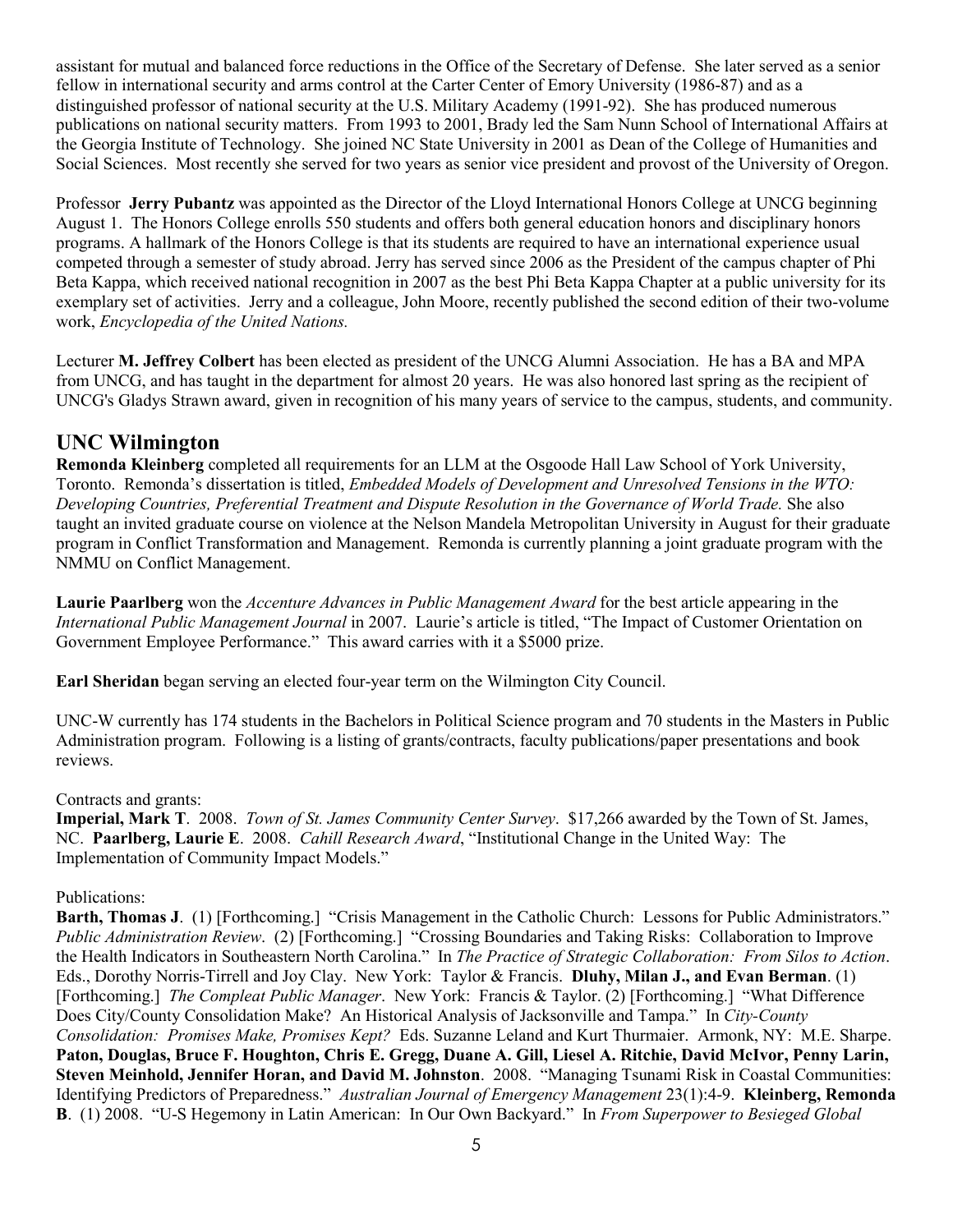Power: Restoring World Order after the Failure of the Bush Doctrine. Edward A. Kolodziej and Roger E. Kanet, eds. Athens, GA: University of Georgia Press. (2) [Forthcoming.] "Book Review: Human Insecurity in a Global World, Lincoln Chen, Sakiko Fukuda-Parr, and Ellen Seidensticker, eds." Journal of Income Distribution. **Kwon, Myungjung,** Frances S. Berry, and Richard C. Feiock. [Forthcoming.] "Understanding the Evolution of Economic Development Strategies in U.S. Cities." Journal of Public Administration Research and Theory. Masters, Daniel S. (1) [Forthcoming.] "The Origin of Terrorist Threats: Religious, Separatist, or Something Else?" Terrorism and Political Violence, 20(3), 396-414. Masters, Daniel S, and Robert M. Alexander. (2) [Forthcoming.] "Prospecting for War: 9/11 and the Selling of Operation Iraqi Freedom." Contemporary Security Policy.

Paarlberg, Laurie E., James L. Perry, and Annie Hondeghem. (1) [Forthcoming.] "From Theory to Practice: Strategies for Applying Public Service Motivation." In Public Service Motivation: State of the Science and Art, eds. James L. Perry and Annie Hondeghem. Oxford, UK: Oxford University Press. Paarlberg, Laurie E. and Gen, Sheldon. (2) [Forthcoming.] "Exploring the Determinants of Nonprofit Coproduction of Public Service Delivery: The Case of K-12 Public Education." The American Review of Public Administration. Christensen, R.K.; Clerkin, R.M; Nesbit, B. and Paarlberg, Laurie E. [Forthcoming.] "Light and Dark Sides of Nonprofit Activities and the Rules to Manage Them: The Case of Charitable Bingo." Administration and Society. Tan, Paige Johnson. 2008. "Teaching and Remembering: The Legacy of the Suharto Era Lingers in School History Books. Inside Indonesia. 92(2):1-4 [an online quarterly peer-reviewed journal]. http://insideindonesia.org/content/view/1077/47/

#### Conference papers:

Douglas, Angela and Erica Carter. 2008. "What's the DEAL with the Increasing Number of Out-of-Wedlock Births?" Presented at the annual meeting of the Western Social Science Association, Denver, CO. Imperial, Mark T. 2009. "Marine Affairs Education in the 21<sup>st</sup> Century." at The Coastal Society's 21<sup>tst</sup> Biennial Conference. Redondo Beach in Los Angeles, California. June 29 - July 2. [Forthcoming.] Masters, Daniel S. (1) 2008. "Musical Chairs?: Government Reorganization in Response to Terrorism." Presented at the annual meeting of the Southern Political Science Association, New Orleans, LA. (2) 2008. "The Role of Side Payments by Terrorist Organizations" at the Annual Meeting of the International Society for Political Psychology, July 8-12, Paris, France.

 Seo, Jungkun. (1) 2008. "Top Down or Bottom Up? Party Shifts Over Chinese Exclusion, 1879-1902." Presented at the annual meeting of the Midwest Political Science Association, Chicago. (2) Seo, Jungkun, and Sean M. Theriault. 2008. "Joining Moderate Coalitions in a Polarized Congress: Electoral Connection?" Presented at the annual meeting of the Midwest Political Science Association. Tan, Paige Johnson. 2008. "Transitional Justice in Indonesia." Presented at the annual meeting of the Southeast Conference of the Association for Asian Studies, Hilton Head, SC.

#### Book reviews:

Sheridan, Earl. (1) [Forthcoming.] "Book Review: *Branded Conservatives: How the Brand Brought the Right from the* Fringes by Kenneth Cosgrove." Political Science Quarterly. (2) [Forthcoming.] "Book Review: The Right Talk: How Conservatives Transformed the Great Society into the Economic Society by Mark A. Smith." Political Science Quarterly.

#### Western Carolina University

WCU Senior Williams Styles is the WNC coordinator for the Kay Hagan campaign. He also served as a delegate to the 2008 Democratic National Convention.

Don Livingston received the university-wide "Last Lecture Award." He presented his "Last Lecture" during 2008 Homecoming Festivities.

Claudia Bryant began a new position with the International Programs Office. She will also continue teaching in the department.